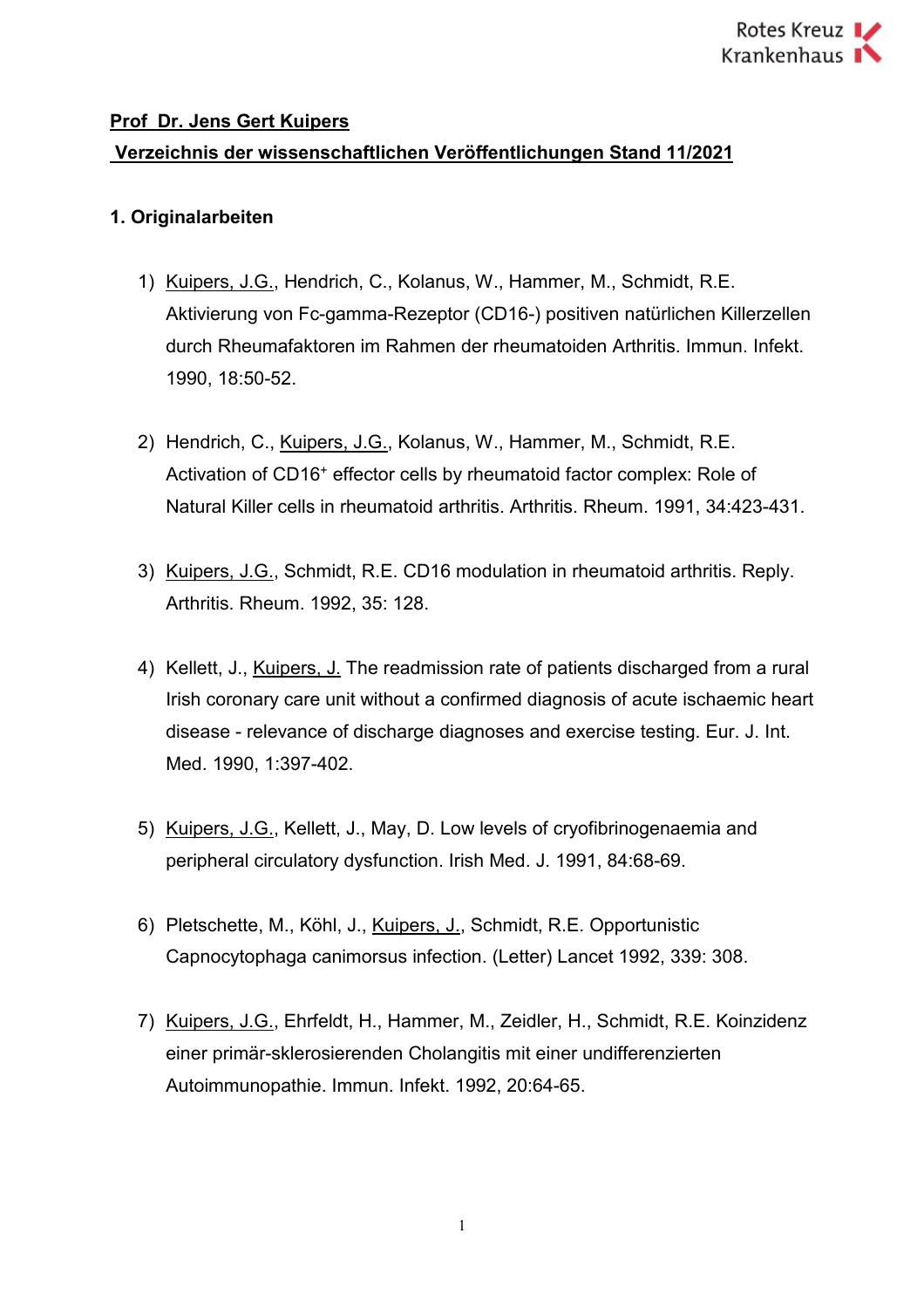- 8) Kuipers, J.G., Jacobs, R., Ensslen, F., Zeidler, H., Schmidt, R.E. Syndrom einer Tgamma-Lymphoproliferation FcgammaRIII-positiver Lymphozyten bei rheumatoider Arthritis. Immun. Infekt. 1993, 21:13-15.
- 9) Wen, J., Wang, J., Kuipers, J.G., Huang, F., Raybourne, R., Williams, K., Yu, D.T.Y. Analysis of HLA-B\*2705 peptide motif using T2 cells and ME1 monoclonal antibody. Immunogenetics, 1994, 39: 444-446.
- 10) Kuipers, J.G., Jacobs, R., Kemper, A., Zeidler, H., Schmidt, R.E. TCR1+ large granular lymphocyte proliferation in rheumatoid arthritis. Rheumatology International, 1994, 4: 163-168.
- 11) Kuipers, J.G., Scharmann, K., Wollenhaupt, J., Nettelnbreker, E., Hopf, S., Zeidler, H. Sensitivities of PCR, MicroTrak, Chlamydia EIA, IDEIA and PACE 2 for purified Chlamydia trachomatis elementary bodies in urine, peripheral blood, peripheral blood leucocytes and synovial fluid. J. Clin. Microbiol. 1995, 33: 3186-3190.
- 12) Huang, F., Hermann, E., Wang, J., Cheng, X-K., Tsai, W.C., Wen, J., Kuipers, J.G., Kellner, H., Ackermann, B., Roth, G., Williams, K.M., Yu, D.T.Y., Raybourne R.B. A patient derived cytotoxic T-lymphocyte clone and two peptide-dependent monoclonal antibodies recognize HLA-B27-peptide complexes with low stringency for peptide sequences. Infect. Immun. 1996, 64: 120-127.
- 13) Kuipers, J.G, Raybourne, R.B., Williams, K.M., Zeidler, H., Yu, D.T.Y. Specificities of human TAP alleles for HLA-B27 binding peptides. Arthritis Rheum. 1996, 39: 1892-1895.
- 14) Kuipers, J.G., Raybourne, R.B., Williams, K.M., Zeidler, H., Yu, D.T.Y. Requirements for HLA-B27-binding peptides with special regard to the transporter associated with antigen-processing (TAP) Clin. Exp. Rheumatol. 1996, 14: 523-529.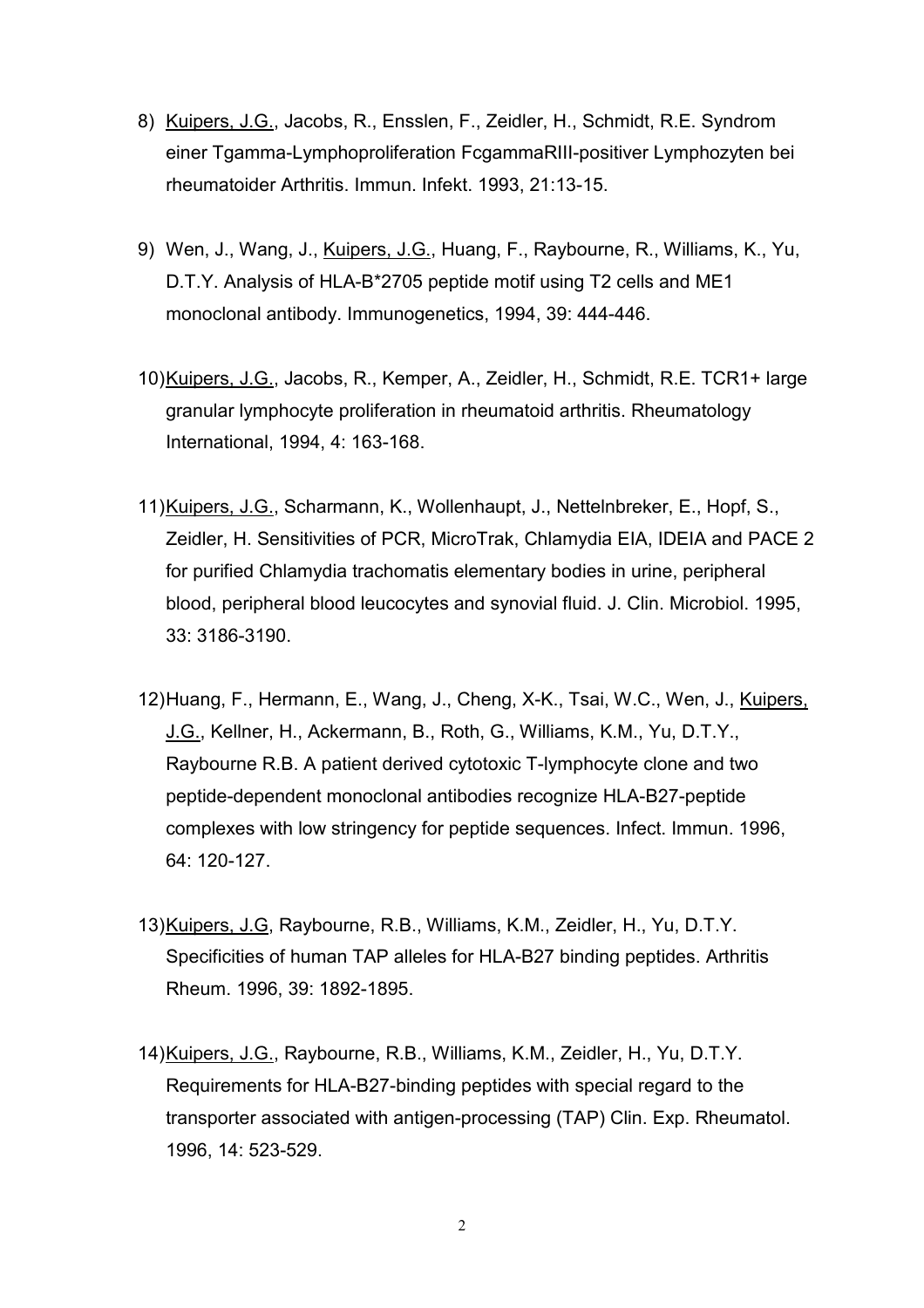- 15) Werfel, T., Kuipers, J.G., Zeidler, H., Kapp, A., Kiehl, P. Cutaneous manifestations of Takayasu Arteritis. (Letter) Acta Derm. Venerol. 1996, 76: 496-497.
- 16) Wollenhaupt, J, Hartmann, F., Köhler, L., Kuipers, J.G., Nettelnbreker, E, Frosch, M., Zeidler H. Evaluation of ELISA to detect Chlamydia trachomatis antigen in urine samples from arthritis patients. Clin. Exp. Rheumatol. 1997, 15: 169-174.
- 17) Kuipers, J.G., Jürgens-Saathoff, B., Bialowons, A., Wollenhaupt, J., Köhler, L., Zeidler, H. Detection of Chlamydia trachomatis in peripheral blood leukocytes of reactive arthritis patients by polymerase chain reaction. Arthritis Rheum 1998; 41: 1894-1895.
- 18) Kuipers, J.G., Nietfeld, L., Dreses-Werringloer, U., Köhler, L., Wollenhaupt, J., Zeidler, H., Hammer, M. Optimised sample preparation of synovial fluid for detection of Chlamydia trachomatis DNA by polymerase chain reaction. Ann. Rheum. Dis. 1999, 59: 103-108.
- 19) Krauße-Opatz, B., Dollmann, P., Zeidler, H., Kuipers, J.G, Köhler, L.. Frequent contamination of Chlamydia trachomatis and Chlamydia pneumoniae strains by mycoplasma, the biological relevance and selective eradication of mycoplasma from chlamydial cultures. Med. Microbiol. Immunol., 2000, 189: 19-26.
- 20) Kuipers, J.G., Bialowons, A., Dollmann, P., Jendro, M.C., Koehler, L., Ikeda, M., Yu, D.T.Y., Zeidler, H. The modulation of chlamydial replication by HLA-B27 depends on the cytoplasmic domain of HLA-B27. Clin. Exp. Rheumatol., 2001, 19:47-52.
- 21) Jendro, M.C., Deutsch, T., Körber, B., Köhler, L., Kuipers, J.G., Krauße-Opatz, B., Westermann, J., Raum, E., Zeidler, H. Infection of human monocyte-derived macrophages with *Chlamydia trachomatis* induces apoptosis of T cells: A potential mechanism for persistent infection. Infect. Immun. 2000; 68:6704-11.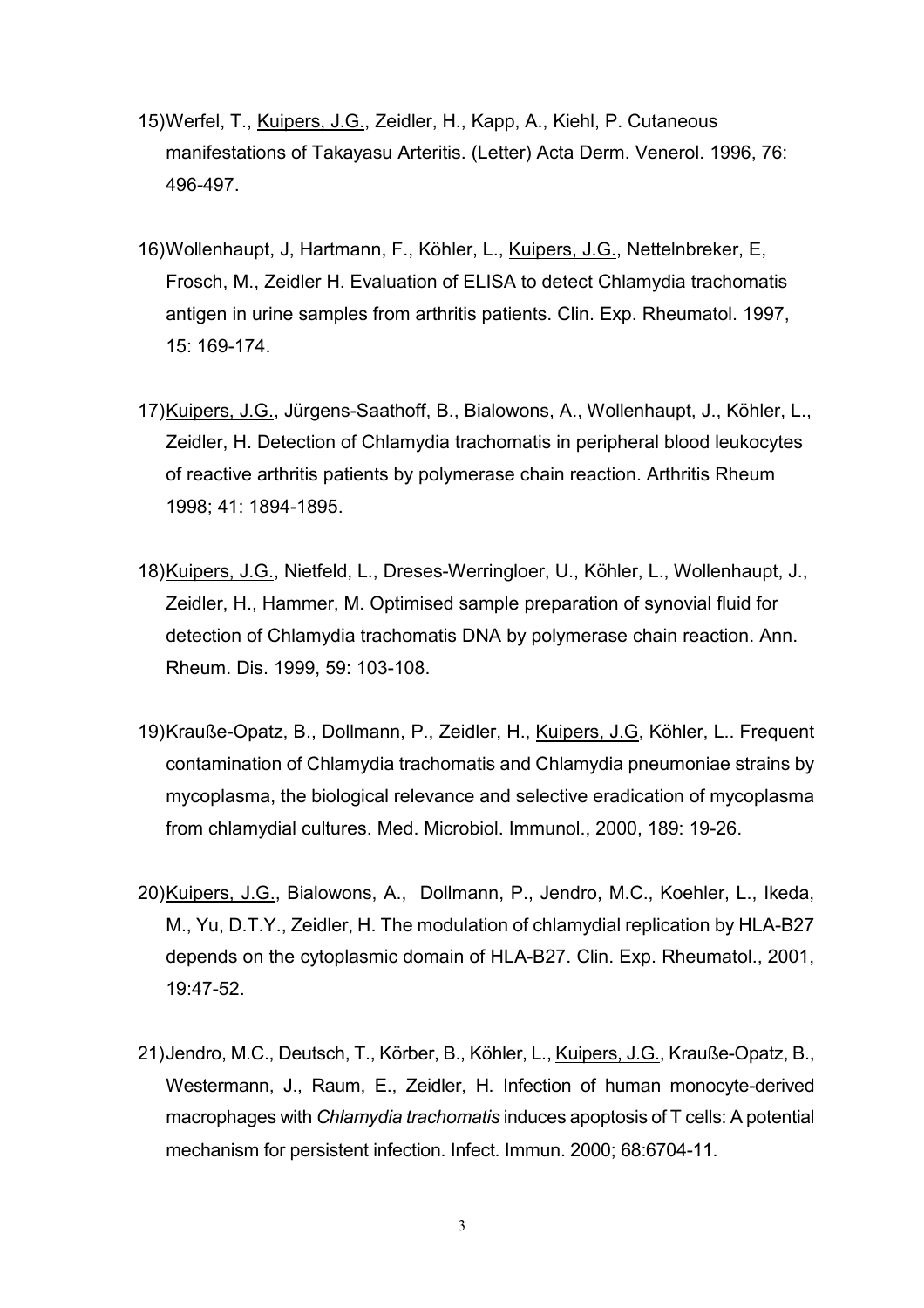- 22) Köhler, L., Zeidler, H., Merkesdal, S., Kuipers, J.G. Safety of celecoxib vs other nonsteroidal anti-inflammatory drugs. JAMA. 2000; 284:3123-4.
- 23) Krauße-Opatz, B., Dollmann, P., Zeidler, H., Köhler, L., Kuipers, J.G. Mycoplasma fermentans, M. hominis and M. hyorhinis inhibit infectivity and growth of Chlamydia trachomatis and C. pneumoniae in Hep-2 cells. J. Clin. Microbiol. 2000, 38: 3910-3911.
- 24) Seta, N., Granfors, K., Sahly, H., Kuipers, J.G., Song, Y.W., Baeten, D., Veys, E.M., Maksymowych, W., Märker-Hermann, E., Gu, J., Huang, F., Kirveskari, J., Yu, D.T.Y. Expression of host defense scavenger receptors in spondylarthropathy. Arthritis Rheum.; 2001; 44:931-939.
- 25) Freise, J., Gerard, H.C., Bunke, T., Whittum-Hudson, J.A., Zeidler, H., Köhler, L., Hudson, A.P., Kuipers, J.G. Optimized sample DNA preparation for detection of Chlamydia trachomatis in synovial tissue by PCR and LCR. Ann Rheum Dis 2001, 60:140-5.
- 26) Putschky, N., Schnarr, S., Wollenhaupt, J., Zeidler, H., Kuipers, J.G. Intraarticular coinfection by Borrelia burgdorferi and Chlamydia trachomatis. Ann Rheum Dis 2001; 60:632-634.
- 27) Schnarr, S., Putschky, N., Jendro, M.C., Zeidler, H., Hammer, M., Kuipers, J.G., Wollenhaupt, J. Chlamydia- and Borrelia-DNA in synovial fluid of patients with early undifferentiated oligoarthritis: results of a prospective study. Arthritis Rheum. 2001; 44: 2679-2685. J.G. Kuipers und J. Wollenhaupt are equal senior authors.
- 28) Kuipers, J.G., Andresen, J., Köhler, L. Schnarr, S., Putschky, N., Zeidler, H., Wollenhaupt, J. Evaluation of Amplicor Chlamydia PCR and LCX Chlamydia LCR to detect Chlamydia trachomatis in synovial fluid. Clin Exp Rheumatol. 2002, 20:185-192.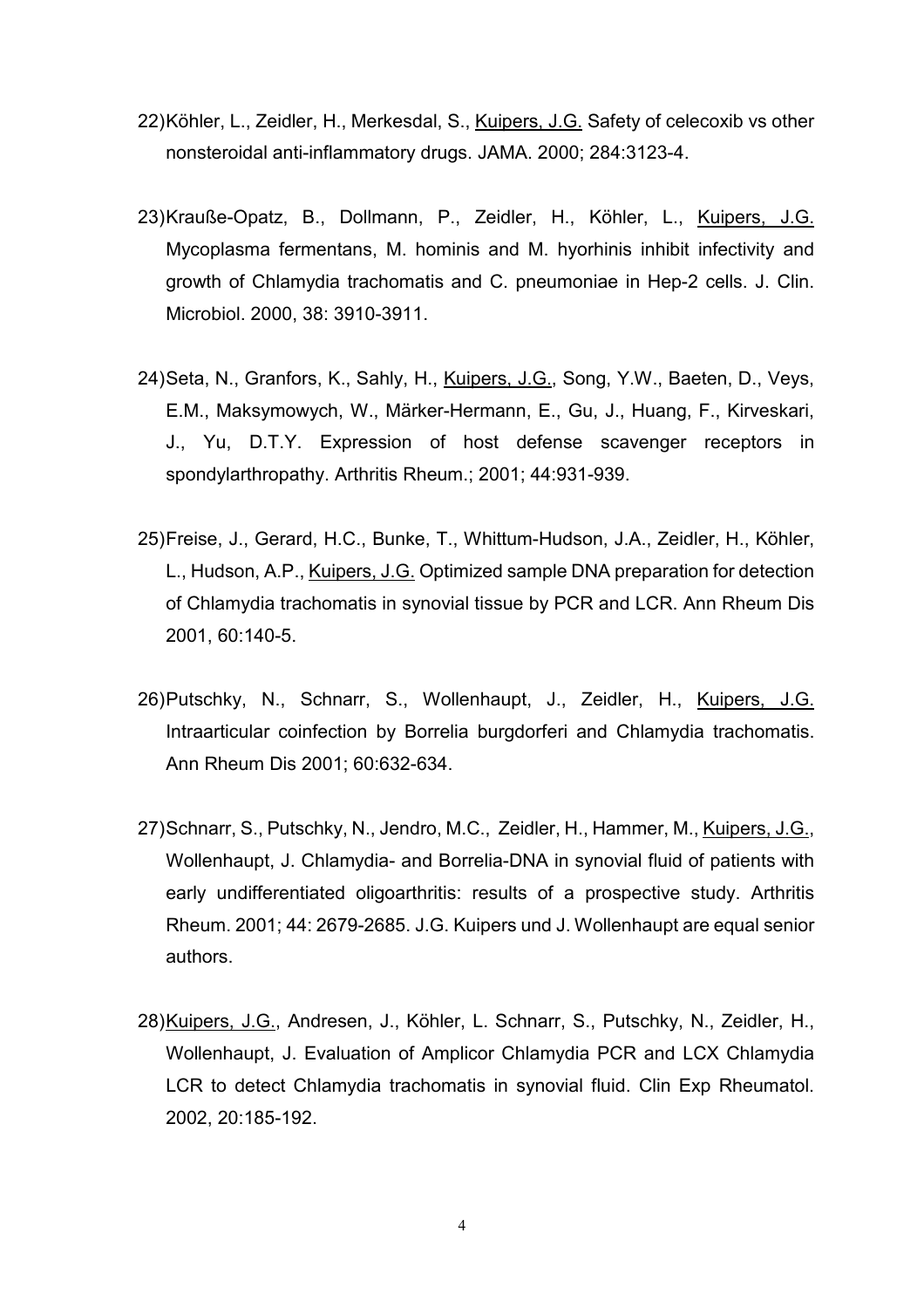- 29) Kuipers, J.G., Bialowons, A., Dollmann, P., Jendro, M.C., Wagener, N., Rebmann, V., Ikeda, M., Huang, F., Grosse-Wilde, H., Yu, D.T.Y., Zeidler, H., Märker-Hermann, E. The genetically-engineered secretory B27/Q10 chimeric molecule inhibits HLA-B27 restricted alloreactive T-Lymphocytes. Clin. Exp. Rheumatol. 2002, 20:455-462
- 30) Gu, J., Märker-Hermann, E., Baeten, D., Tsai W.C., Gladman, D., Xiong M., Deister, H., Kuipers, J.G., Huang, F., Song, Y.W., Maksymowych, W., Kalsi, J., Bannai, M., Seta, N., Rihl, M., Crofford, L.J., Veys E., Keyser F.de, Yu, D.T.Y. A 588 gene microarray analysis of the peripheral blood mononuclear cells of spondyloarthropathy patients. Rheumatology 2002, 41:759-766.
- 31) Dulphy, N., Rabian, C., Douay, C., Flinois, O., Laoussadi, S., Kuipers, J., Tamouza, R., Charron, D., Toubert, A. Functional modulation of expanded CD8+ synovial fluid T cells by NK cell receptor expression in HLA-B27 associated reactive arthritis. Int. Immunol. 2002, 14:471-479.
- 32) Schnarr, S., Jendro, M.C., Zeidler, H., Kuipers, J.G. Reply to the letter of D. K. Ford, Arthritis Rheum. Arthritis Rheum 2002, 46: 2260.
- 33) Wedemeyer H, Kuipers, J.G., Streetz, K., Mengel, M., Schedel, I., Kezmic, N., Meier, P., Zeidler, H., Manns, M.P., Wagner, S. A rare manifestation of Behcet's syndrome: Immunological correlates and successful treatment of an esophageal ulcer. Digestive Diseases and Sciences 2003, 48: 1385-1391.
- 34) Jendro, M.C., Fingerle, F., Deutsch, T., Liese, A., Köhler, L., Kuipers, J.G., Raum, E., Martin, M., Zeidler, H. Chlamydia trachomatis-infected monocytes induce apoptosis of activated T cells by secretion of tumor-necrosis-factor- $\alpha$  in vitro. Med. Microbiol. Immunol 2004 193: 45-52.
- 35) Jendro, M.C., Raum, E., Schnarr, S., Köhler, L., Zeidler, H., Kuipers, J.G., Martin, M. Cytokine profile in serum and synovial fluid of arthritis patients with Chlamydia trachomatis infection. Rheumatol. Int. 2003 Epub ahead of print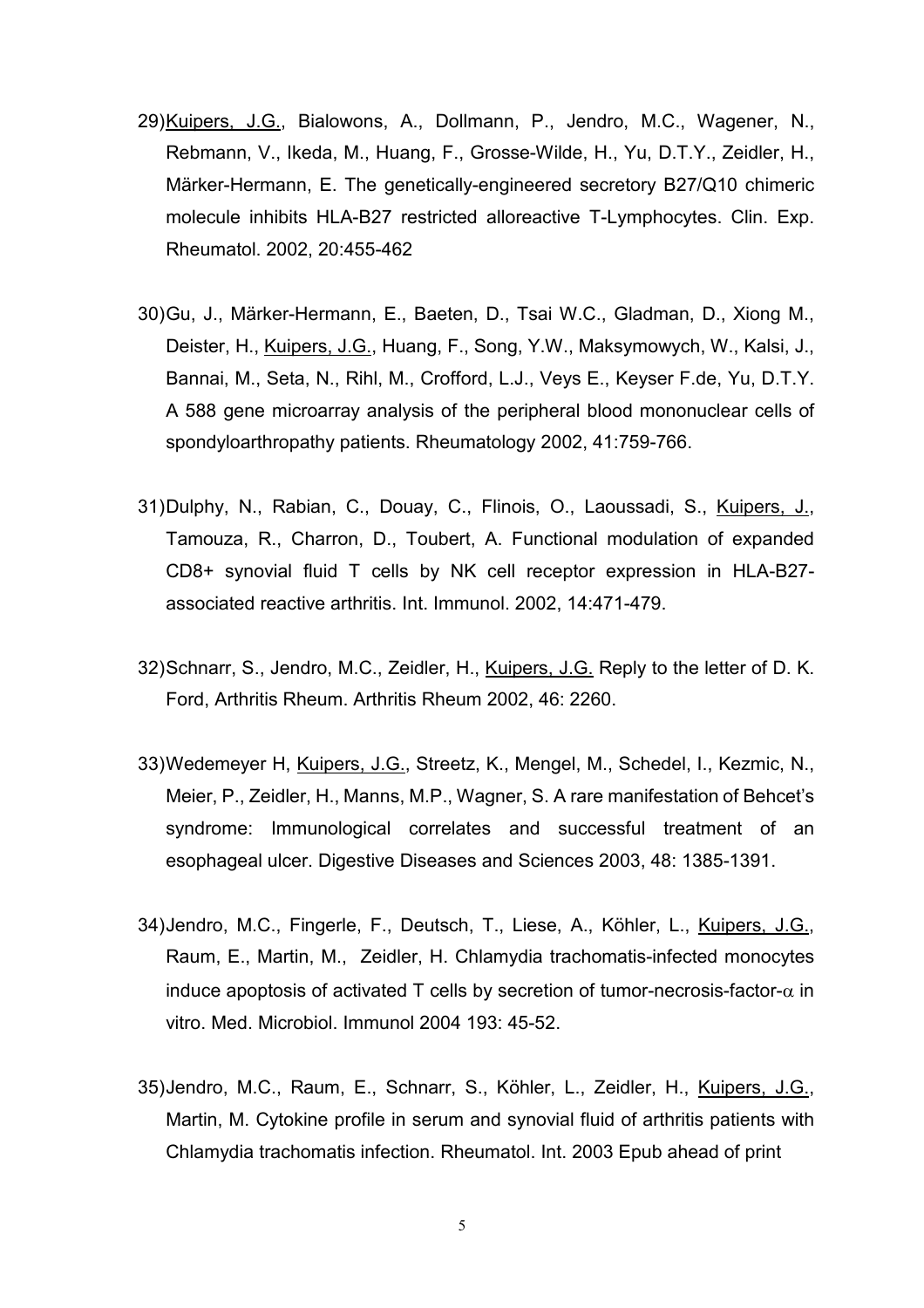- 36) Rihl, M., Baeten, D., Seta, N., Gu, J., de Keyser, F., Veys, E.M., Kuipers, J.G., Zeidler, H. Technical validation of cDNA based microarrays as screening technique to identify candidate genes in synovial tissue biopsy specimens from patients with spondyloarthropathy. Ann. Rheum. Dis 2004; 63: 498-507.
- 37) Krausse-Opatz, B., Schmidt, C., Fendrich, U., Bialowons, A., Kaever, V., Zeidler, H., Kuipers, J., Köhler, L. Production of prostaglandin E2 in monocytes stimulated in vitro by Chlamydia trachomatis, Chlamydophila pneumoniae, and Mycoplasma. Microbial Pathogen. 2004, 37: 155-161.
- 38) Rihl, M., Gu, J, Baeten, D., Märker-Hermann, E., Goodall, J.C., Gaston, J.S.H., Kuipers, J.G., Zeidler, H., Yu, D.T.Y. Alpha beta but not gamma delta T cell clones in synovial fluid of patients with reactive arthritis show active transcription of tumor necrosis factor alpha and interferon gamma. Ann. Rheum. Dis. 2004; 63: 1673-1676
- 39) Krull, J., Kramp, J., Petrov, T., Klucken, A.C., Hocke, A.C., Walter, C., Schmeck, B., Seybold, J., Maass, M., Ludwig, S., Kuipers, J.G., Suttorp, N., Hippenstiel, S. Differences in cell activation by Chlamydophila pneumoniae and Chlamydia trachomatis infection in human endothelial cells. Infect Immun 2004, 72:6615- 21
- 40) Wagner, A.D., Andresen, J., Raum, E., Lotz, J., Zeidler, H., Kuipers, J.G., Jendro, M. Standardised work-up programme for fever of unknown origin and contribution of magnetic resonance imaging for the diagnosis of hidden systemic vasculitis. Ann. Rheum. Dis. 2005;64:105-110.
- 41) Rihl, M, Kruithof, E, Barthel, C., de Keyser, F., Veys, E.M., Zeidler, H., Yu, D.T., Kuipers, J.G., Baeten D. Involvement of neurotrophins and their receptors in spondyloarthritis synovitis: relation to inflammation and response to therapy. Ann Rheum Dis 2005, 64: 1542-1549.
- 42) Schnitger, K., Njau, F, Wittkop, U., Liese, A., Kuipers, J.G., Thiel, A., Morgan, M.A., Zeidler, H., Wagner, A.D. Staining of Chlamydia trachomatis elementary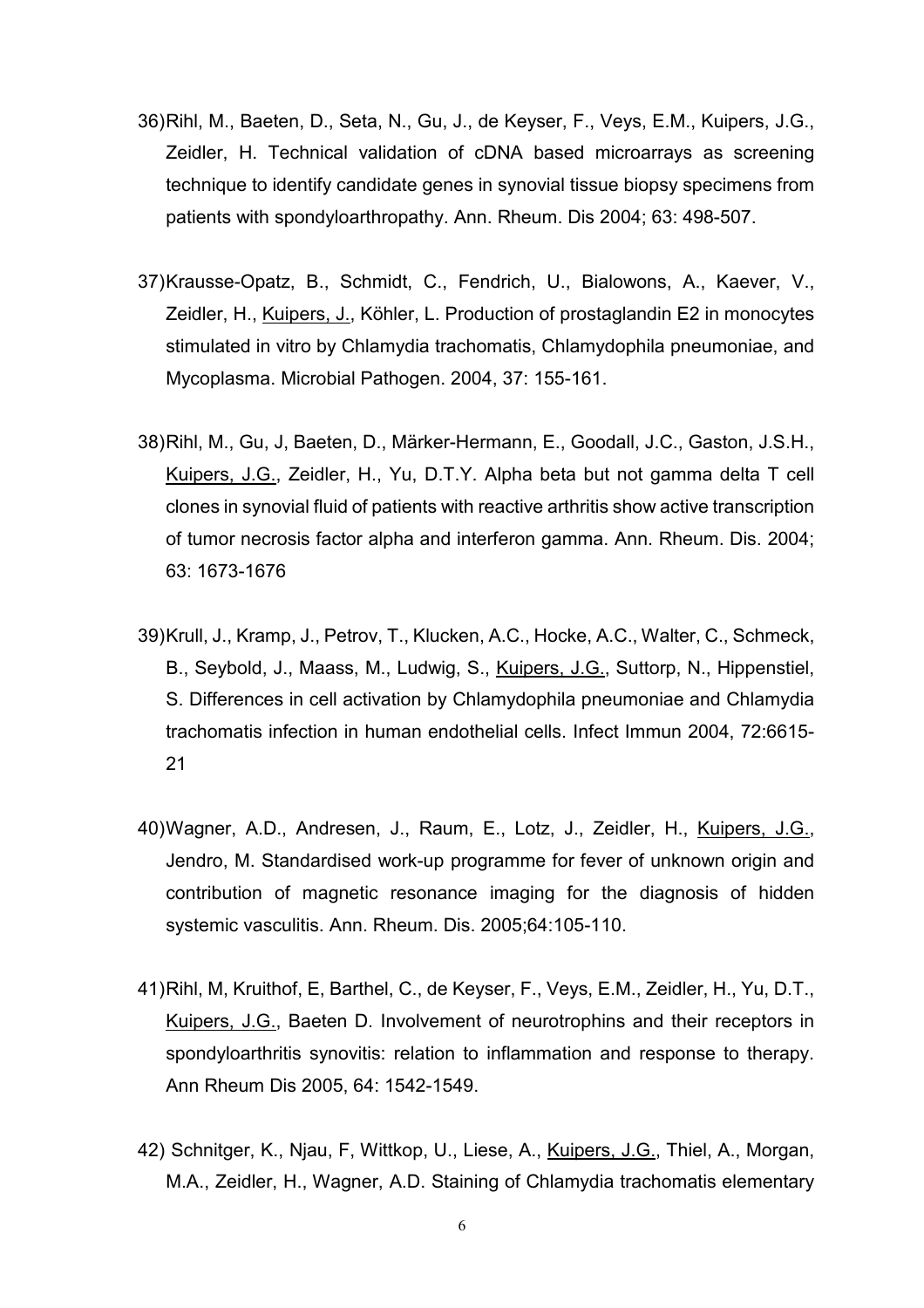bodies: A suitable method for identifiying infected human monocytes by flow cytometry. J. Microbiol. Methods 2006, 69:116-21.

- 43) Putschky, N., Pott, H.G., Kuipers, J.G., Zeidler, H., Hammer, M., Wollenhaupt, J. Comparing 10-day and 4-month doxycycline courses for treatment of Chlamydia trachomatis-reactive arthritis: a prospective, double-blind trial. Ann Rheum Dis 2006, 65:1521-4.
- 44) Song, I.-H., Rudwaleit, M., Märker-Hermann, E., Brandt-Jürgens, J., Kuipers, J., Talke, M., Krüger, K., Rehart, S., Braun, J., Sieper, J. Praktische Hinweise zur Diagnostik, zum Monitoring und zur Therapie der ankylosierenden Spondylitis: Ergebnisse aus Deutschland im Rahmen der sog. 3E-Initiative. Akt. Rheumatol. 2007, 32:229-234.
- 45) Schrader S, Klos A, Hess S, Zeidler H, Kuipers JG, Rihl M. Expression of inflammatory host genes in Chlamydia trachomatis infected human monocytes. Arthritis Res Ther. 2007; 24:R54
- 46) Kuipers JG, Sibilia J, Bas S, Gaston H, Granfors K, Vischer TL, Hajjaj-Hassouni N, Ladjouze-Rezig A, Sellami S, Wollenhaupt J, Zeidler H, Schumacher HR, Dougados M. Reactive and undifferentiated arthritis in North Africa: use of PCR for detection of Chlamydia trachomatis. Clin Rheumatol. 2009,28:11-16.
- 47) Rihl M, Barthel C, Klos A, Schmidt RE, Tak, PP, Zeidler H, Kuipers JG. Identification of candidate genes for susceptibility to reactive arthritis Rheumatol Int 2009, 29:1519-1522.
- 48) Freise J, Bernau I, Meier S, Zeidler H, Kuipers JG.. Detection of Chlamydia trachomatis-DNA in synovial fluid: evaluation ot the sensitivity of different DNA extraction methods and amplification systems. Arthritis Res Ther. 2009;11(6):R175.
- 49) Kuipers, J.G.,, I.H. Tarner, K. Albrecht, M. Fleck, E. Grnmica-Ihle, G. Keußer, L. Köhler, I. Kötter, K. Krüger, H. Nüßlein, A. Rubbert-Roth, J. Wollenhaupt, M. Schneider, B. Manger, U. Müller-Ladner. Evidenzbasierte Empfehlung zum Management einer undifferenzierten peripheren entzündlichen Arthritis (UPI), Rheumatol. 2014 May;73(4):363-73
- 50) Malysheva O, Bedrich A, Kuipers JG, Kleine H, Wolff B, Baerwald CG. Use of clinical scores to guide therapeutic decisions inn patients with rheumatoid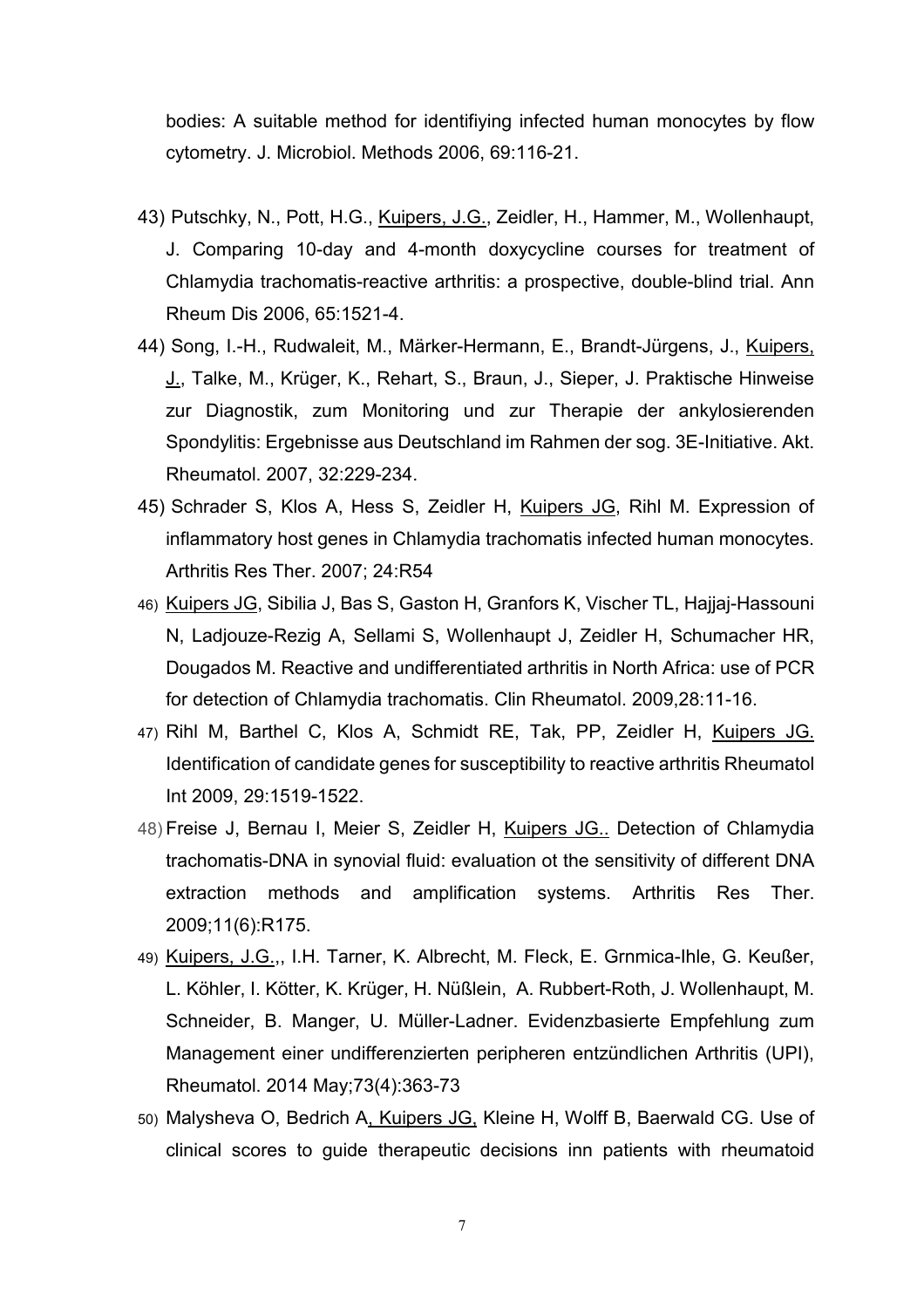arthritis in daily care. Clin Exp Rheumatol. 2015 Mar-Apr;33(2):255-8. Epup 2015 Apr 9

- 51) Freise J, Bernau I, Meier S, Zeidler H, Kuipers JG. Optimized testing for C. trachomatis DNA in synovial fluid samples in clinical practice. Rheumatol. 2015 74:824-8.
- 52) Stille K Kuipers JG, Herget-Rosenthal S [Therapy of ANCA-associated vasculitis with severe renal manifestation under routine conditions]. Z Rheumatol. 2016 75, 910-916.
- 53) Hillebrecht C, Wolff B, Kleine, H, Baerwald, C, Kuipers J. Use of Rheumatic Scores to Guide Therapeutic Decisions in Patients with Ankylosing Spondylitis: Results of a Multicentre Study in Germany Akt. Rheumatol 2017, Sept, efirst: DOI: 10.1055/s-0042-102955
- 54) Kuipers JG, Koller M, Zeman F, Müller K, Rüffer JU (2018): Adherence and health literacy as related to outcome of patients treated for rheumatoid arthritis : Analyses of a large-scale observational study. Z Rheumatol. doi: 10.1007/s00393-018-0449-y.
- 55) Müller, K, Kuipers, JG, Weis, J, Fischer, I, Pukrop, T, Rüffer, U, Koller, M. Self-reported fatigue in patients with rheumatoid arthritis compared to patients with cancer – results from two large scale studies. Rheumatol International (accepted)

### **2. Übersichtsarbeiten und Buchbeiträge:**

### **2a. Übersichtsarbeiten**

- 1. Kuipers, J.G., Zeidler, H. Das Felty-Syndrom und Tgammalymphoproliferataive Syndrom: Aktuelle Aspekte der Diagnose, Differentialdiagnose und Therapie. Akt. Rheum. 1993, 18:77-84.
- 2. Wollenhaupt, J., Kuipers, JG, Zeidler, H. Aktuelle Aspekte aus der Rheumatologie: Infektätiologie rheumatischer Erkrankungen. Nieders. Ärztebl. 1996, 7: 29-31.
- 3. Kuipers, J.G., Zeidler, H. Felty's syndrome. Rheumatol. Eur. 1996, 25: 65-67.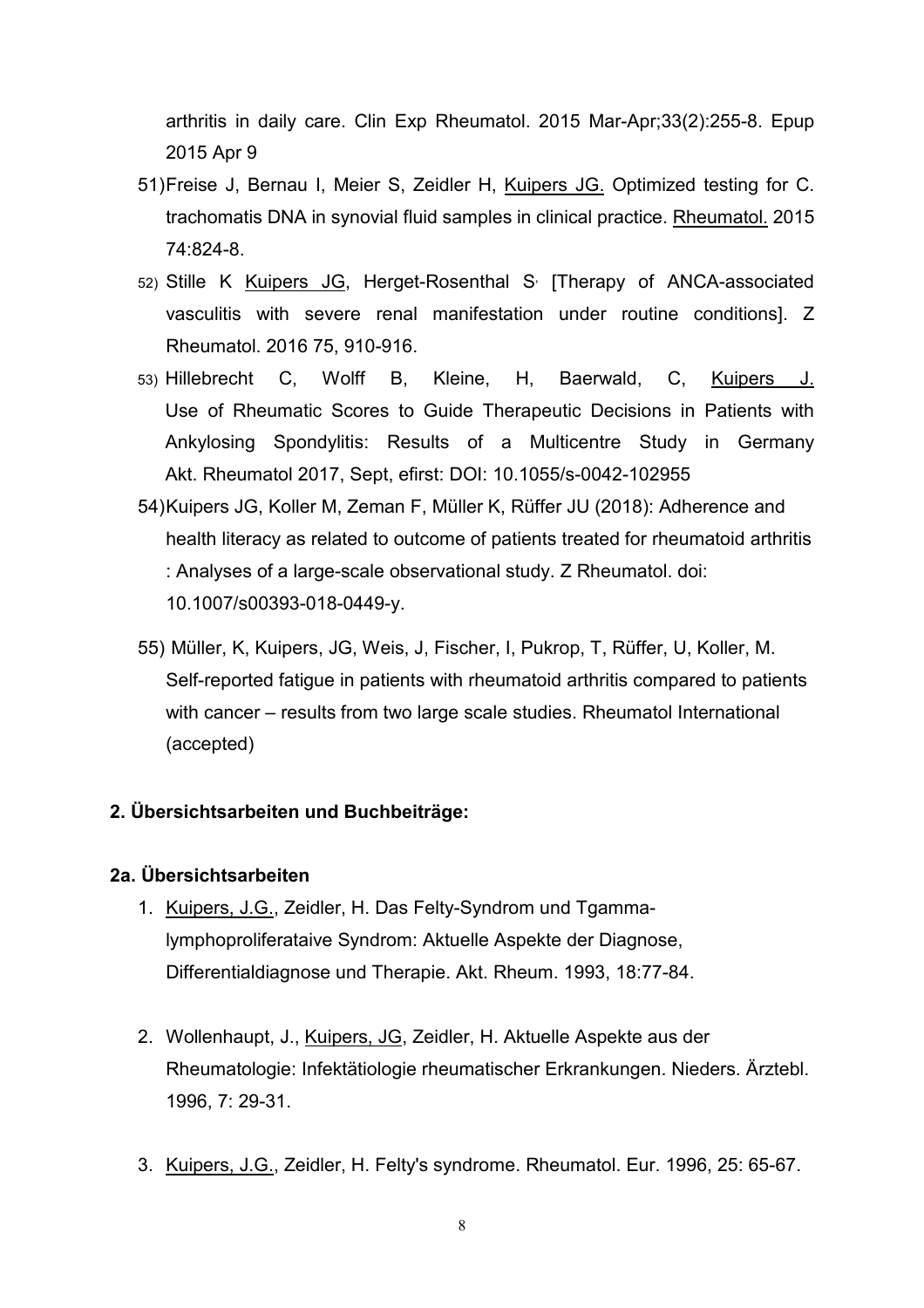- 4. Kuipers, J.G., Zeidler, H. Das Konzept der reaktiven Arthritiden. Entstehung, aktueller Stand und Perspektiven. Akt. Rheum. 1997, 22: 151-161.
- 5. Wollenhaupt, J., Schnarr, S., Kuipers, J.G. Bacterial antigens in reactive arthritis and spondarthritis. Rational use of laboratory testing in diagnosis and follow-up. Baill. Clin. Rheumatol 1998, 12: 627-647.
- 6. Kuipers, J.G., Wollenhaupt, J., Klos, A., Zeidler, H. Critical appraisal of molecular biological techniques for detecting bacteria in synovial specimens. Rev. Rhumatisme 1999, 66 (Suppl.) 3S-8S.
- 7. Kuipers, J.G., Köhler, L., Zeidler, H. Reactive or infectious arthritis. Ann Rheum Dis, 1999, 58: 661-664.
- 8. Kuipers, J.G., Zeidler, H., Wollenhaupt, J., Köhler, L. Diagnostik der reaktiven Arthritiden. Akt. Rheumat. 2000, 25: 22-29.
- 9. Köhler, L, Zeidler, H., Kuipers, J.G. Aktueller Stand der medikamentösen Therapie der Spondarthritiden und reaktiven Arthritiden. Akt. Rheumatol. 2000, 25: 30-37.
- 10. Koehler, L., Kuipers,J.G., Zeidler, H. Managing seronegative spondarthritides. Rheumatology. 2000, 39: 360-368.
- 11. Kuipers, J.G., Köhler, L., Jendro, M.C., Zeidler, H. Pathomechanismen erregerinduzierter Arthritiden: Erregerpersistenz in vivo am Beispiel von C. trachomatis. Symposium Medical Rheumatologie 2000, 11:13-14.
- 12. Kuipers, J.G. Die Rolle des HLA-B27 beim Morbus Bechterew. Z. Orthop 2000; 138, 14-17.
- 13. Kuipers, J.G., Zeidler, H.: Unspezifische (undifferenzierte) Spondyloarthritis. Expertenanwort auf Leserbriefe. Bechterew-Brief. 2001, 86:79-81.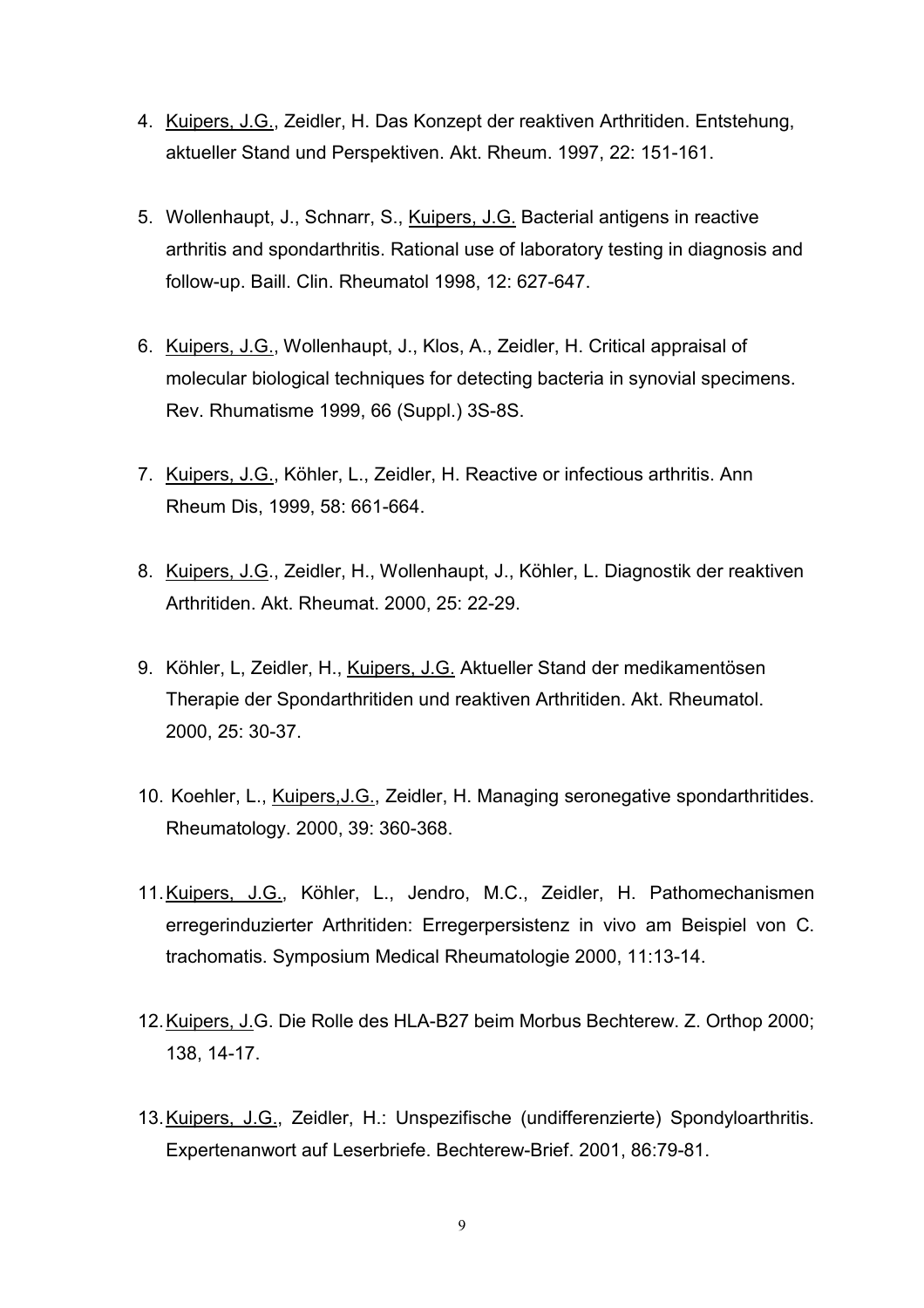- 14. Köhler, L., Kuipers, J.G., Zeidler, H. Persistierende Chlamydieninfektionen. Die gelben Hefte, 2002, 42: 27-38.
- 15. Köhler, L., Kuipers, J.G., Zeidler, H. Persistent chlamydial infections. Biomed. Progress, 2002, 15:28-34 (engl. Übersetzung von 14.)
- 16. Jendro, M.C., Köhler, L., Kuipers, J.G., Zeidler, H. Microbe-induced T cell apoptosis: subversion of the host defense system? FEMS Microbiology Letters 2002, 207: 121-126.
- 17. Kuipers, J., Köhler, L, Zeidler, H. Neue Aspekte bakteriologischer Erregerdiagnostik bei rheumatischen Erkrankungen. Z. Rheumatol. 2002, 61: 378-388.
- 18. Schnarr, S., Kuipers, J.G., Zeidler, H. Anti-tumour necrosis factor (TNF-) alpha therapy in undifferentiated spondyloarthropathy. Clin. Exp. Rheumatol. 2002, 20 (Suppl.) S126-S129.
- 19. Genth, E & Kuipers, J.G. Diagnostik.. Z. Rheumatol 2002, 61 (Suppl. 2): 33-34.
- 20. Yu, D, Kuipers, J.G. Role of bacteria and HLA-B27 in the pathogenesis of reactive arthritis. Rheum Dis Clin North America 2003: 29: 21-36.
- 21. Kuipers, J.G., Zeidler, H., Köhler, L. How does Chlamydia cause arthritis? Rheum Dis Clin N America 2003, 29: 613-629
- 22. Kuipers, J.G., Feldtkeller, E. Ergebnisse des 3. Internationalen Spondyloarthritis-Kongresses in Gent. Bechterew-Brief 2003, 92:28-40
- 23. Weidner, W., Kuipers, J. Chlamydien-Diagnostik bei andrologischen Patienten – Eine Standordbestimmung. Reproduktionsmedizin 2003, 19:161-163.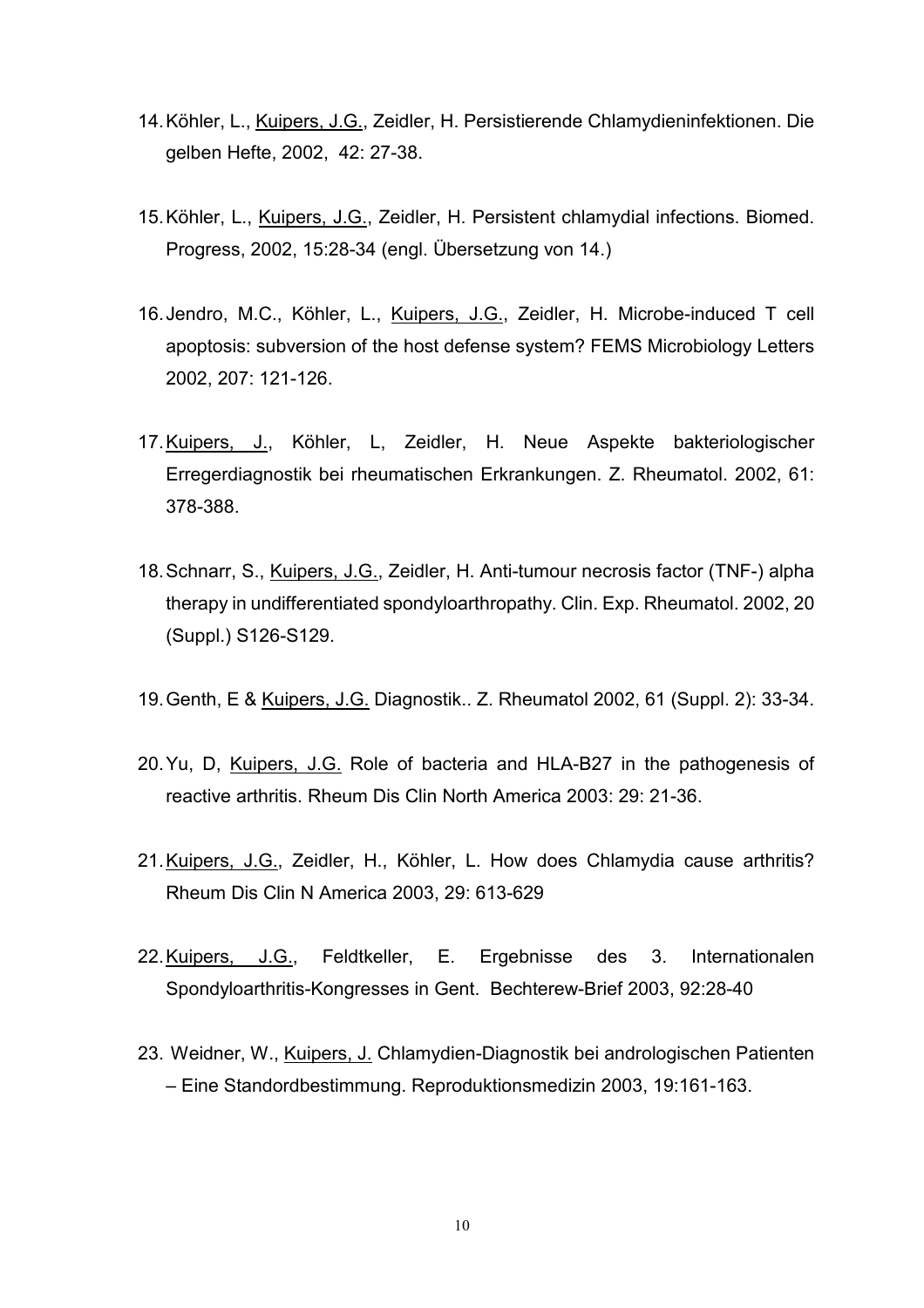- 24. Köhler, L, Kuipers, J.G., Zeidler H. Rational for the use of Cyclooxygenase-2 specific nonsteroidal antiinflammatory drugs in ankylosing spondylitis – which evidences are available? Curr. Rheum. Reports 2003, 5:178-180.
- 25. Kuipers, J.G. Differenzierte Erregerdiagnostik in der Diagnostik früher Spondyloarthritiden. Was hat sich in der Praxis bewährt? Med Review 2003, 10, 6+9.
- 26. Köhler, L.,Zeidler, H., Kuipers, J.G. Gichtarthritis Anmerkungen für die Praxis. Dt. Ärzteblatt. 2004, 101: A1519.
- 27. Köhler, L., Kuipers, J.G., Schnarr, S., Zeidler H. Spondylitis ankylosans: Fortschritte in der medikamentösen Therapie. Dt. Ärzteblatt 2004, 101: A1507- 1513.
- 28. Köhler, L, Kuipers, J.G., Zeidler, H. Für welche Spondylitis-ankylosans-Patienten lohnt sich die Einnahme COX-2-spezifischer Antirheumatikia? Morbus Bechterew Journal, 2004, 96: 11-13 (Deutsche Übersetzung mit Anmerkungen und Aktualisierungen von Übersichtsarbeit Nr. 24)
- 29. Zeidler, H., Kuipers, J., Köhler, L. Chlamydia-induced arthritis. Curr Opin Rheumatol 2004, 16:380-392.
- 30. Haibel, H., Rudwaleit, M., Sieper, J., Zeidler, H., Kuipers, J.G. Diagnostik der reaktiven Arthritis. Z. Rheumatol. 2004; 63:211-215.
- 31. Köhler, L., Kuipers, J.G. Reaktive Arthritiden nach bakteriellen enteralen Infekten. (im Druck)
- 32. Kuipers, J.G. Internistische Rheumatologie: Erhebliche Fortschritte in Diagnostik und Therapie. Bremer Ärzte Journal 2005; 58: 5.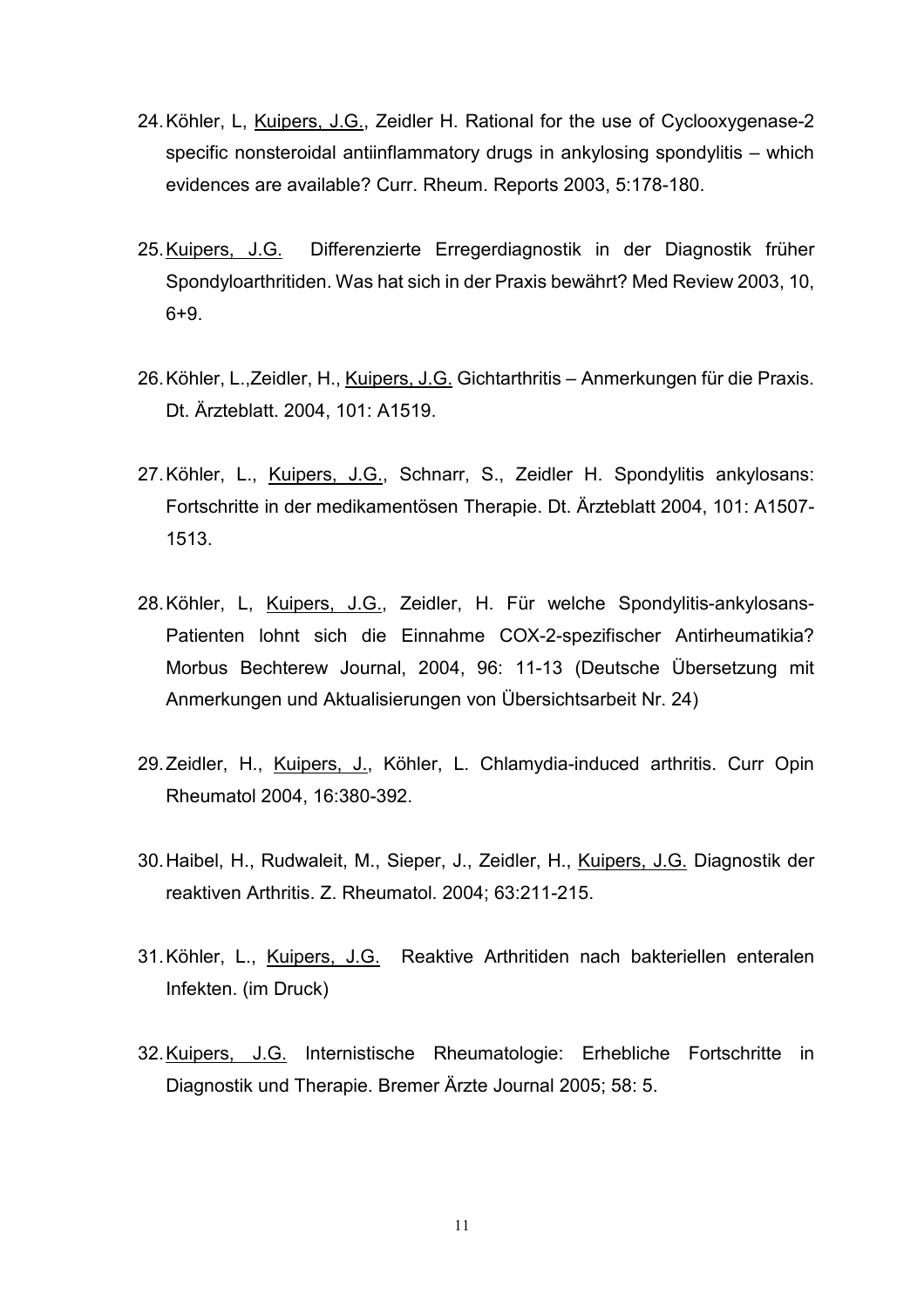- 33. Köhler, L., Kuipers, J., Schnarr, S., Zeidler, H. Spondylitis ankylosans: Fortschritte in der medikamentösen Therapie. Morbus Bechterew Journal 2005; 102: 5-9. (Patientenfassung von Ref. 27)
- 34. Kuipers, J.G. Fallstricke der rationalen Diagnostik und neue Therapieoptionen bei entzündlich rheumatischen Erkrankungen. Symposium Medical Schmerz 2006, 2: 10-12.
- 35. Kuipers, J.G. Seronegative Spondyloarthritiden. Forschung und Praxis. 2006, 25:12-16.
- 36. Rihl, M., Klos, A., Köhler, L., Kuipers, J.G. Infection and musculoskeletal conditions. Reactive arthritis. Best Pract. & Res. Clin. Rheumatol. 2006; 20: 1119-1137
- 37. Hartung K, Ehrfeld H, Gerritzen A, Kuipers JG, Wolters B. Laboratory diagnosis of rheumatic diseases. Part 3: arthritides caused by infection. Z Rheumatol. 2007; 66:395-415. German.
- 38. Klingelhöfer, W, Kuipers, J.G. Neue Versorgungsformen: Verbesserte ambulante rheumatologische Versorgung. Bremer Ärztejournal 2008, 61: 12- 13.
- 39. Kuipers JG, Unger L. Der rheumatologische Notfall daran denken, früh erkennen, gezielt behandeln. Rheumatology meets Emergency medicine. Akt Rheumatologie 2010, 33 (1): 23. (Gastherausgeber eines Schwerpunktheftes Notfälle in der Rheumatologie).
- 40. Kuipers JG, Köhler L. Erythrocyte sedimentation rate (ESR) and C-reactive protein (CRP): solo or duet? Z. Rheumatol, 2013; 72 (5): 420-1
- 41. Bremer V, Brockmeyer NH, Frobenius W, Fuchs W, Gille G, Gross G, Heuer D, Höger P, Klapp K, Klauss V, Krause W, Kuipers JG, Mais A, Mayr C, Messmer E, Meyer T, Moi H, Müller A, Nitschke H, Plettenberg A, Potthoff A, Püschel K, Rasokat H, Schmidt SM, Stich A, Straube E, Swoboda J, Weidner W. Infektion mit Chlamydia trachomatis –S2K-Leitlinie. AWMF online 059/005.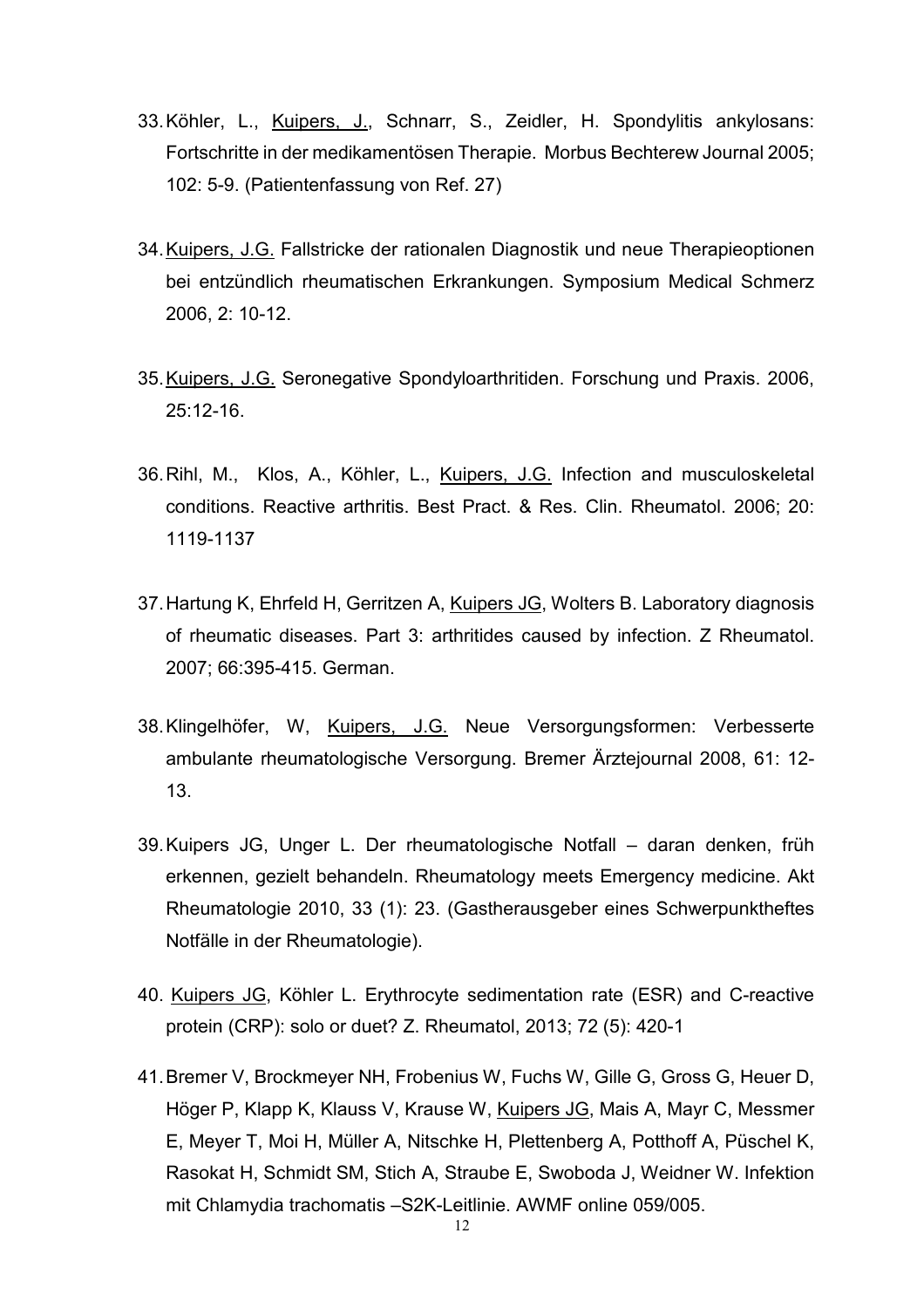- 42. Rüter T, Kuipers JG, , Rheumatoide Arthritis assements and treatment recommendations, Curr Rheumatol Res, 2020, 1: 9-14
- 43. Rüter, T. Kuipers, J.G. Therapy adherence in rheumatoid arthritis: A mini review. Curr Rheumatol Res 2021, 2: 18-23

### **2b. Buchbeiträge und herausgegebene Bücher**

- 1. Hendrich, C., Kuipers, J.G., Kolanus, W., Hammer, M. Schmidt, R.E. Natural Killer Cells in Rheumatoid Arthritis: Activation via CD16 by Rheumatoid Factor Complex. In: Natural Killer Cells: Biology and Clinical Application, Editor: R.E. Schmidt, Basel, Karger, 1990, 162-165.
- 2. Kuipers, J., Zeidler, H. Entzündlich-systemische Bindegewebserkrankungen. In: Klinische Arthrologie: Diagnostik, Klinik, Behandlung: Handbuch und Atlas für Klinik und Praxis. Hrsg.: Ch. Stahl, H. Zeidler, J. Koebke, R. Lorenz. Landsberg/Lech, Ecomed-Verlag 8. Erg. Lfg. 1994, V-4.3.4, 1-3.
- 3. Kuipers J., Zeidler, H. Sonstige-entzündliche Erkrankungen. In: Klinische Arthrologie: Diagnostik, Klinik, Behandlung: Handbuch und Atlas für Klinik und Praxis. Hrsg.: Ch. Stahl, H. Zeidler, J. Koebke, R. Lorenz. Landsberg/Lech, Ecomed-Verlag 8. Erg. Lfg. 1994, V-4.3.8, 1-5.
- 4. Kuipers, J., Zeidler, H. Funktionelle Befunde des Kniegelenkes. In: Klinische Arthrologie: Diagnostik, Klinik, Behandlung: Handbuch und Atlas für Klinik und Praxis. Hrsg.: Ch. Stahl, H. Zeidler, J. Koebke, R. Lorenz. Landsberg/Lech, Ecomed-Verlag 8. Erg. Lfg. 1994, V-4.7.1, 1-4.
- 5. Kuipers, J.G., Zeidler, H. Erkrankungen der Gelenke und der Wirbelsäule. In: Die Innere Medizin, Hsrg: W Gerok, Ch. Huber, Th. Meinertz, H. Zeidler. Schattauer-Verlag, Stuttgart-New York, 10. Auflage, 2000, 899-934.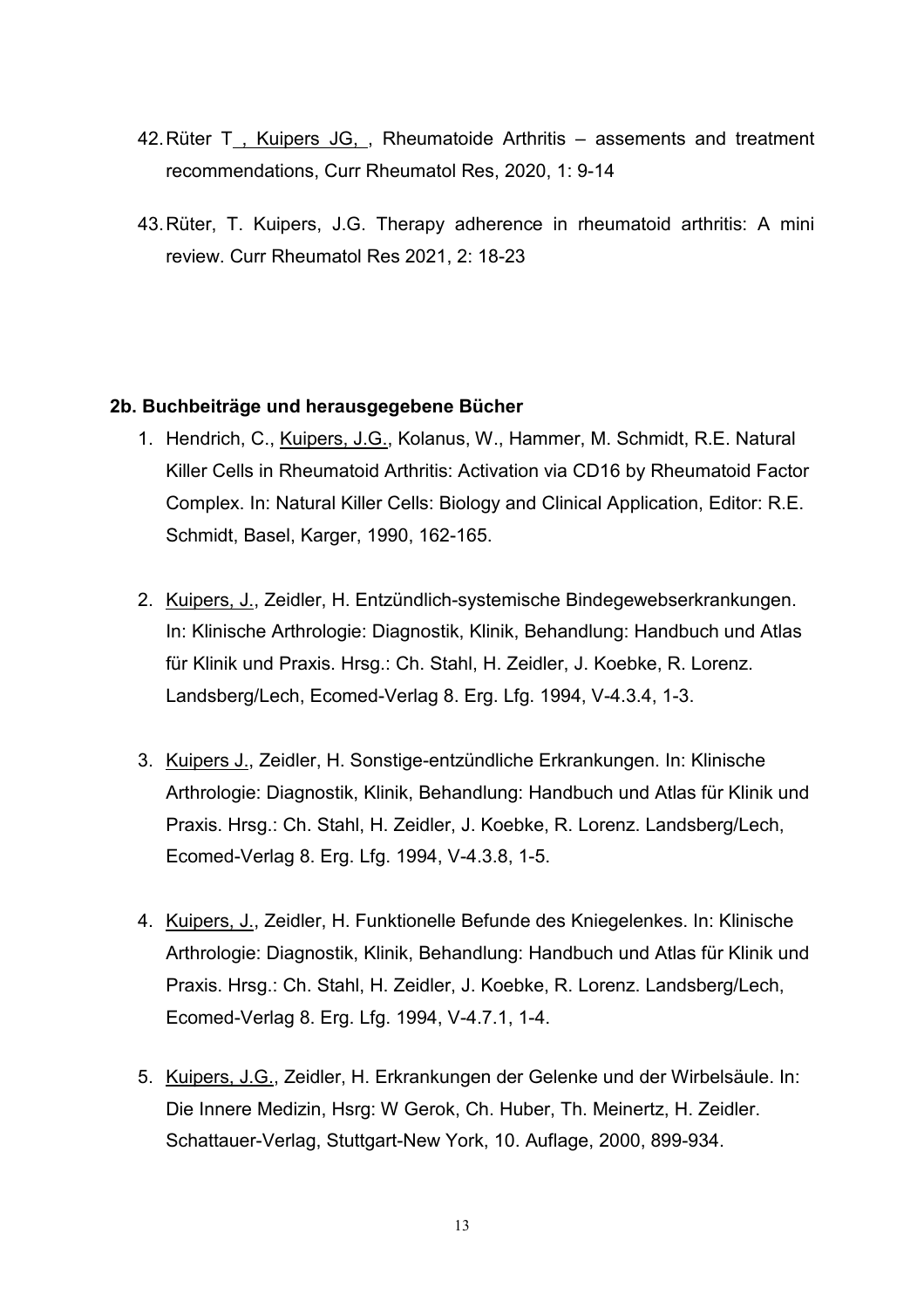- 6. Kuipers, J.G., Zeidler, H. Seropositive chronische Polyarthritis. In: Interdisziplinäre Klinische Rheumatologie. Hrsg: H. Zeidler, Zacher, Hiepe. Springer Verlag, Berlin-Heidelberg-New-York-Tokyo, 1. Auflage, 2001, 617- 651.
- 7. Kuipers, J.G. Zeidler H. Sonstige chronische Polyarthritiden. In: Interdisziplinäre Klinische Rheumatologie. Hrsg: H. Zeidler, Zacher, Hiepe. Springer Verlag, Berlin-Heidelberg-New-York-Tokyo, 1. Auflage, 2001, 652- 661.
- 8. Kuipers, J.G., Zeidler, H. Bakterielle Ätiologie der Spondylitis ankylosans? In: Spondylitis ankylosans. Hrsg: J. Braun, J. Sieper. Unimed-Verlag 1. Auflage, 2002, 78-81.
- 9. Köhler, L., Kuipers, J.G. , Zeidler, H. Enthesopathy: In: Rheumatology, Editors: M.C. Hochberg, A. J. Silman, J. S. Smolen, M. E. Weinblatt, M. H. Weisman. Mosby, Edinburgh, London, New York, Philadelphia, St Louis, Sydney, Toronto, 3rd edition, 2003, Volume 2, 1275-1281.
- 10. Kuipers, J.G., Köhler, L. Spondylitis ankylosans, reaktive Arthritis und undifferenzierte Spondarthritis. In: Harrisons Innere Medizin, 15. Auflage, Dt. Ausgabe, Hrsg: M. Dietel, J. Dudenhausen, N. Suttorp. ABW-Wissenschaftsverlag 2002, 2134-2140.
- 11. Kuipers, J.G. Chlamydieninfektionen beim Menschen: Epidemiologie, Pathogenese, Klinik, Diagnostik und Therapie. Referatesammlung des 63. Fachgespräches, Deutsche Veterinärmedizinische Gesellschaft e.V. Fachgruppe Geflügelkrankheiten. Herausgeber: U. Neumann. Verlag DVG Service GmbH, Gießen 2002
- 12. Kuipers, J.G. Update Spondyloarthritiden und reaktive Arthritiden. In: Fortschritte der klinischen Rheumatologie. 12. Workshop Deutscher Rheumatologen, Potsdam 2005, Herausgeber: J. Wollenhaupt, H.-G. Pott. Preuss, Ratingen, 2005.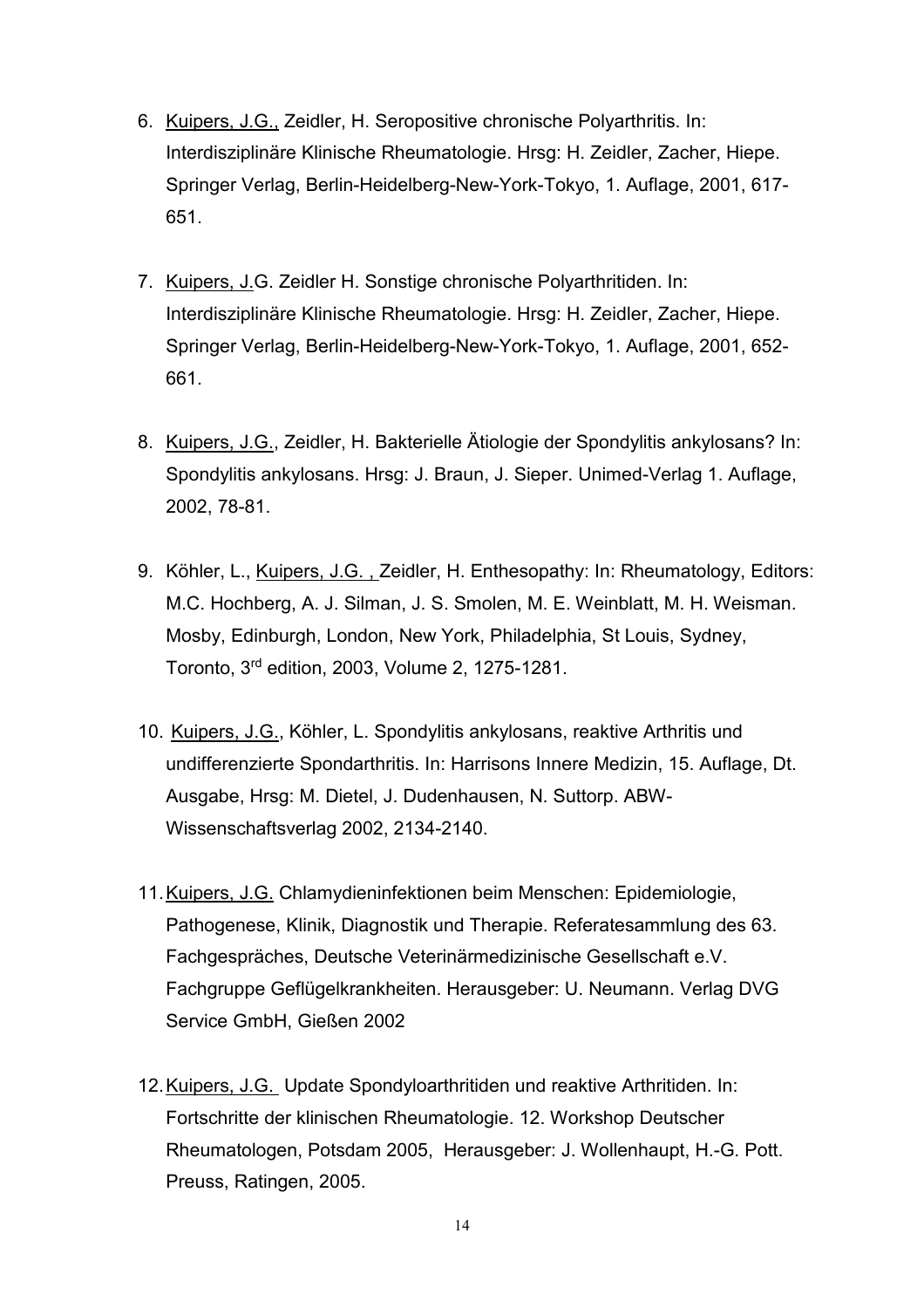- 13. Kuipers, J.G. Sport bei rheumatischen Erkrankungen. In: Fortschritte der klinischen Rheumatologie. 13. Workshop Deutscher Rheumatologen, Potsdam 2006, Herausgeber: J. Wollenhaupt, H.-G. Pott. Preuss, Ratingen, 2006.
- 14. Kuipers, J.G., Zeidler, H., Köhler, L. Medal Rheumatologie Kriterien für die Klassifikation, Diagnose, Aktivität und Prognose rheumatologischer Erkrankungen. Wiskom, Friedrichshafen, 2006.
- 15. Kuipers, J.G., Zeidler, H., Köhler, L. Medal Rheumatologie, DIE CD-ROM Kriterien für die Klassifikation, Diagnose, Aktivität und Prognose rheumatologischer Erkrankungen. Wiskom, Friedrichshafen, 2006.
- 16. Kuipers, J.G., Rihl, M., Zeidler, H. Krankheiten der Gelenke und der Wirbelsäule. In: Die Innere Medizin- Referenzwerk für den Facharzt. Hsrg: W Gerok, Ch. Huber, Th. Meinertz, H. Zeidler. Schattauer-Verlag, Stuttgart – New York, 11. Auflage 2007, 871-904.
- 17. Zeidler, H., Kuipers, J.G. Gelenkschmerzen. In: Die Innere Medizin-Referenzwerk für den Facharzt. Hsrg: W Gerok, Ch. Huber, Th. Meinertz, H. Zeidler. Schattauer-Verlag, Stuttgart – New York, 11. Auflage 2007, 1544- 1554.
- 18. Köhler, L., Zeidler, H., Kuipers, J.G.,Schmerzen im Bereich von Sehnen, Sehnenscheiden, Bändern und Schleimbeuteln. In: Die Innere Medizin-Referenzwerk für den Facharzt. Hsrg: W Gerok, Ch. Huber, Th. Meinertz, H. Zeidler. Schattauer-Verlag, Stuttgart – New York, 11. Auflage 2007, 1566-68.
- 19. Kuipers, J.G. Sport bei rheumatischen Erkrankungen. In: Fortschritte der klinischen Rheumatologie. 13. Workshop Deutscher Rheumatologen, Potsdam 2006, Herausgeber: J. Wollenhaupt, H.-G. Pott. Preuss, Ratingen, 2006, 47- 54..